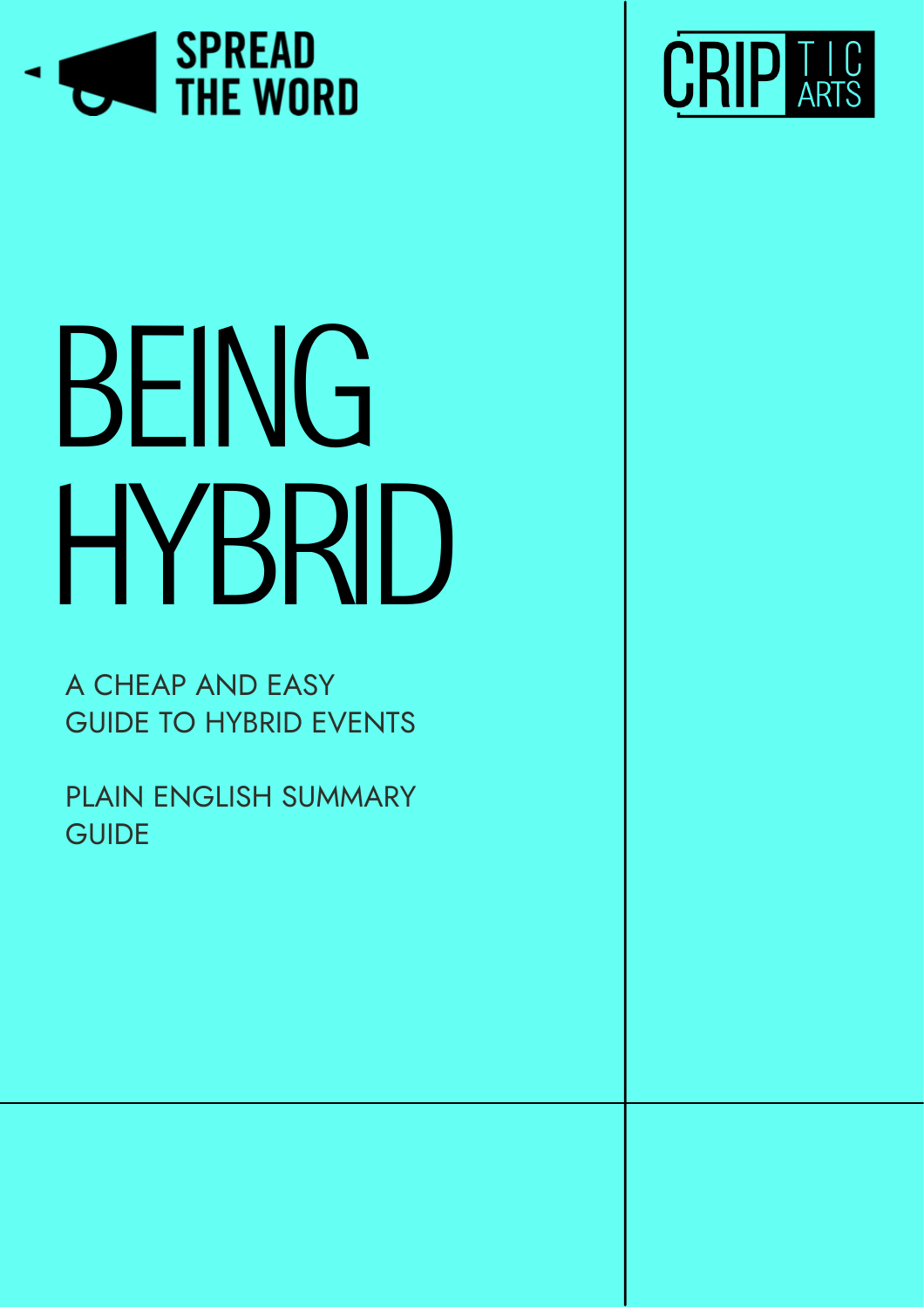## $\bigcirc$ m RVIEW

Being Hybrid is a guide to how to run an event that is online and in person at the same time. This is called a 'hybrid event'.

Event organisers often say that it is too expensive and too difficult to turn an inperson event into a hybrid event. Actually, it is cheap and easy to do this.

This is a summary of the full guide. It is written in plain English. This is to make it easier to understand. The full guide is available here: [https://cripticarts.org/a](https://cripticarts.org/a-guide-to-hybrid-events/)guide-to-hybrid-events/.

#### Language

This section tells you want we mean by some of the things we say:

- A hybrid event is an event happening in-person and online at the same time.
- People speaking in the room are people who are physically at the event and are speaking to the audience.
- The audience in the room is the audience physically present in the room where the event is happening.
- Virtual speakers are people who are speaking to the audience but who are not in the room. They are joining the event online
- The virtual audience is the people that are watching the event online. They are not present in the room.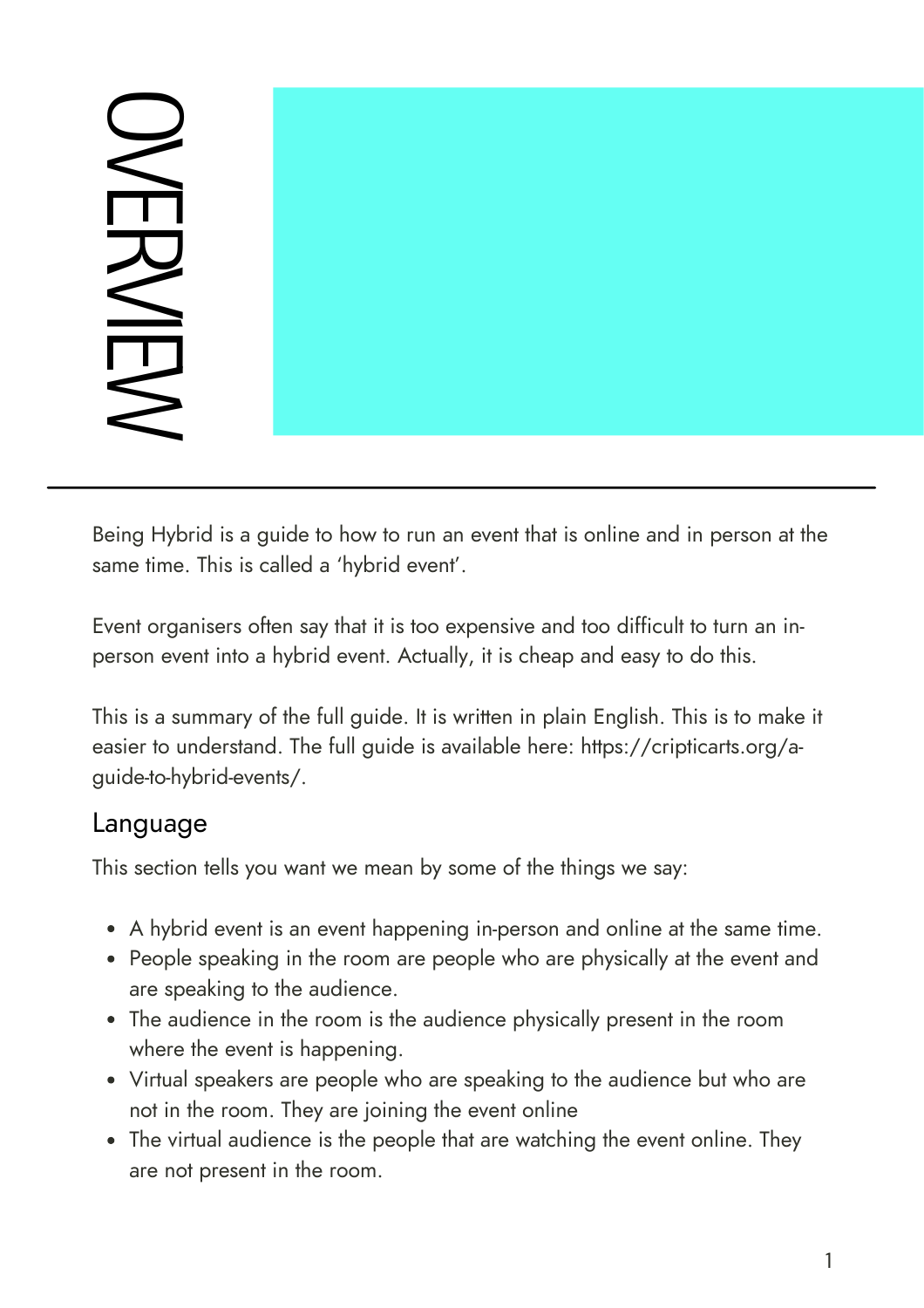### Advantages to runninga hybrid event 1

There are a lot of advantages to turning an in-person event into a hybrid event. Some of these advantages are:

- People from anywhere in the world can watch your event.
- People from anywhere in the world can speak at your event.
- Running a hybrid event shows you care about people who couldn't physically come. These people might be disabled people, parents, carers, people who cannot afford to travel, or people who live too far away to travel.
- More people can come to your event.
- If you are selling tickets to the event, you can sell more tickets without needing a bigger room.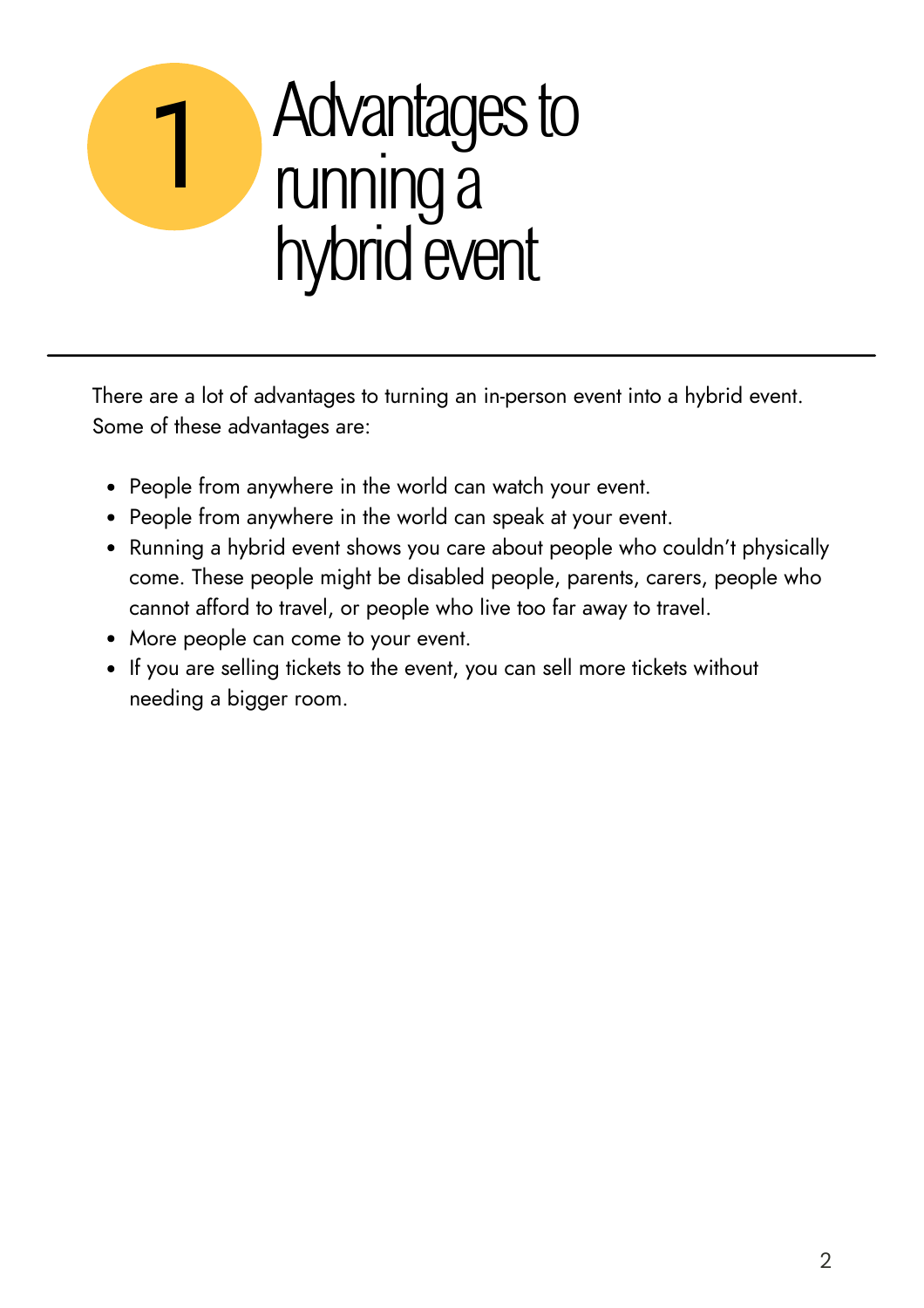### What kind of events are easy to make hybrid? 2

It is easy to make a talk hybrid. If there are only one or two speakers then you can point a webcam and microphone at the people speaking. The more people there are speaking, the harder it will be for you to make that part of your event hybrid.

We think this is the order of how easy it is to make certain events work as hybrid events:

- Single person talks
- Single person readings
- A conversation between two people
- A conversation between more than two people
- Round-table discussions with a chair
- Creative workshops
- Staged performances

If you don't have enough time to make the whole event into a hybrid event you should pick the easiest things. You could also pick the most popular parts of your event.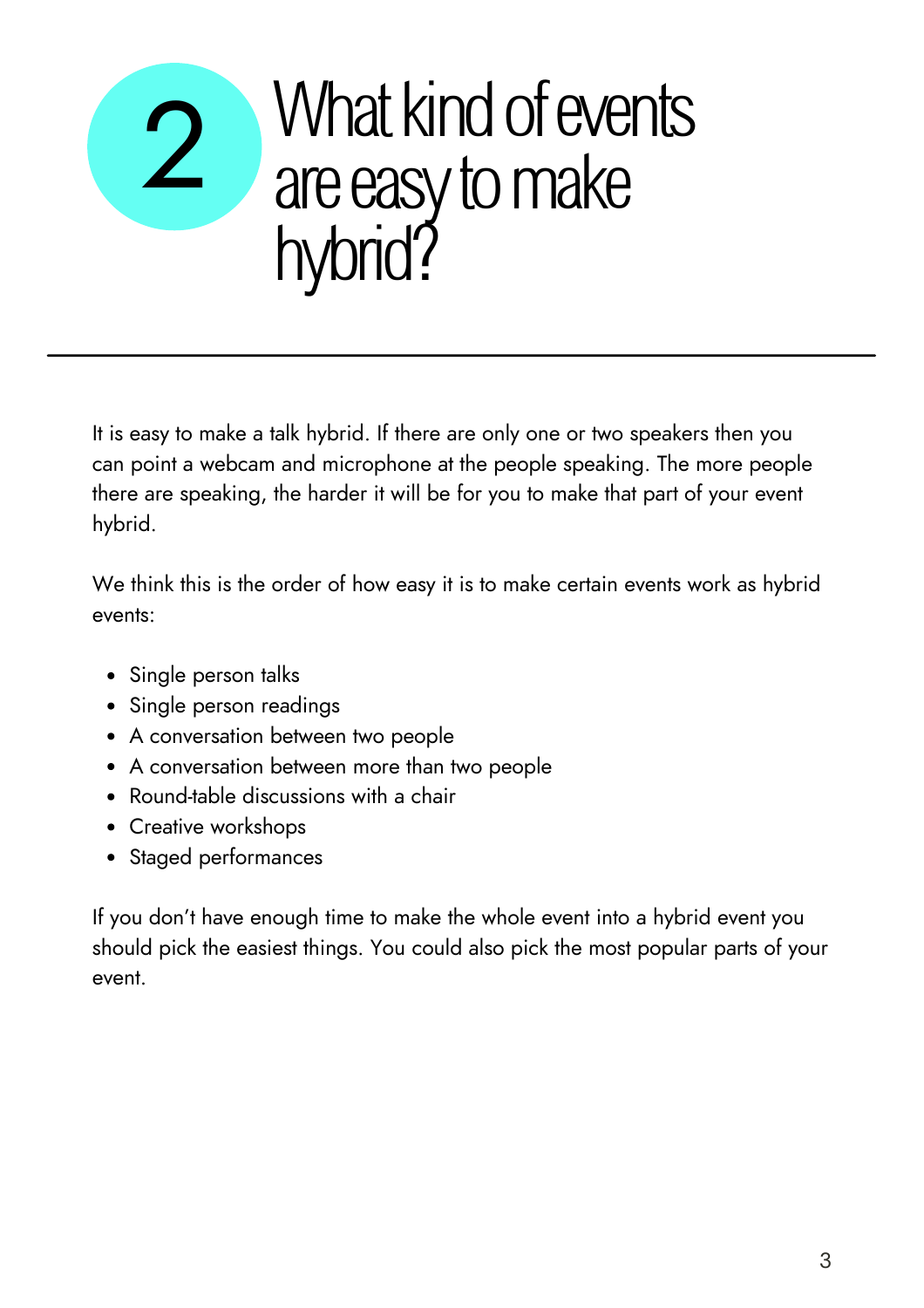# 3 Marketing the

If people do not know that the event is hybrid they will not come. This means you need to market the event. There are lots of things you can do to tell people about your event.

- You can write on your website that the event will be hybrid.
- You can write that the event is hybrid in your marketing materials.
- You can use Eventbrite so people can book tickets to the online part of your event.
- You can share the link for the online part of your event so people can find it.
- You can write to disability arts organisations and ask them to advertise your event.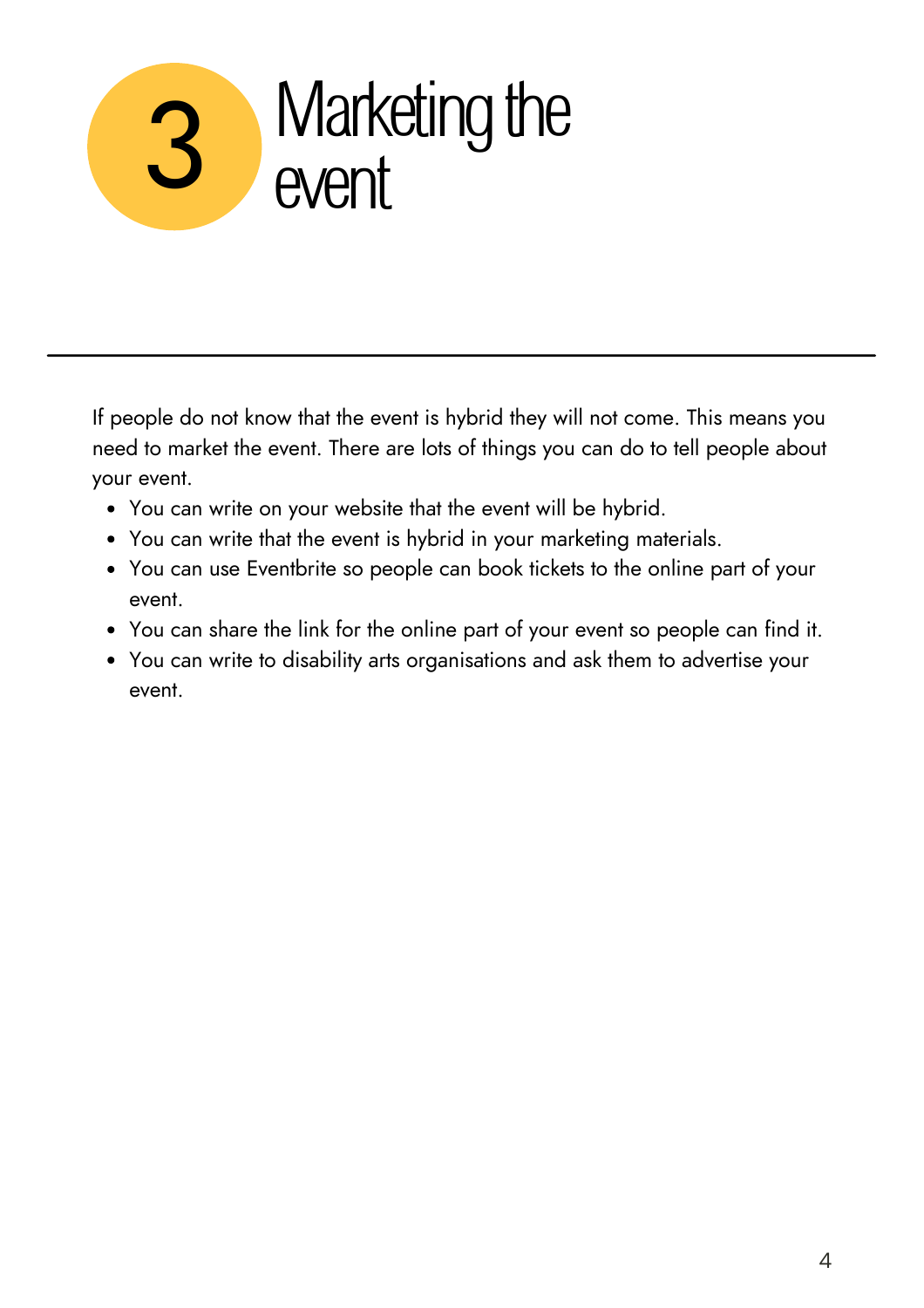### Platforms & technology for the event 4

Most people are used to Zoom. Because of this, we think Zoom is where you should run your event. Zoom is not free, but you can sometimes buy it for a month. This means you are not paying for it all year round.

#### **Technology**

For the in-person speakers and audiences you will need:

- A computer at the event connected to a webcam, microphone, projector (or large TV screen), and speakers
	- You need to point the webcam and microphone at any in-person speakers so digital audiences can see and hear them
	- A TV or projector screen and speakers set up so people at the event inperson can see and hear digital speakers and audience questions
- If you have a BSL interpreter, you will need to have a second computer and webcam (not connected to audio) pointing at the interpreter. This is so digital audiences can also see the interpreter.
- If you have a captioner, they will be able to make their captions available online
- A person managing the technology setting it up, providing technical support, answering questions, sharing speaker slides, and monitoring the chat on the digital platform

Your digital speakers and audiences will need:

• A device with a webcam, microphone, screen, and speakers or headphones (either using a computer, or a tablet or phone)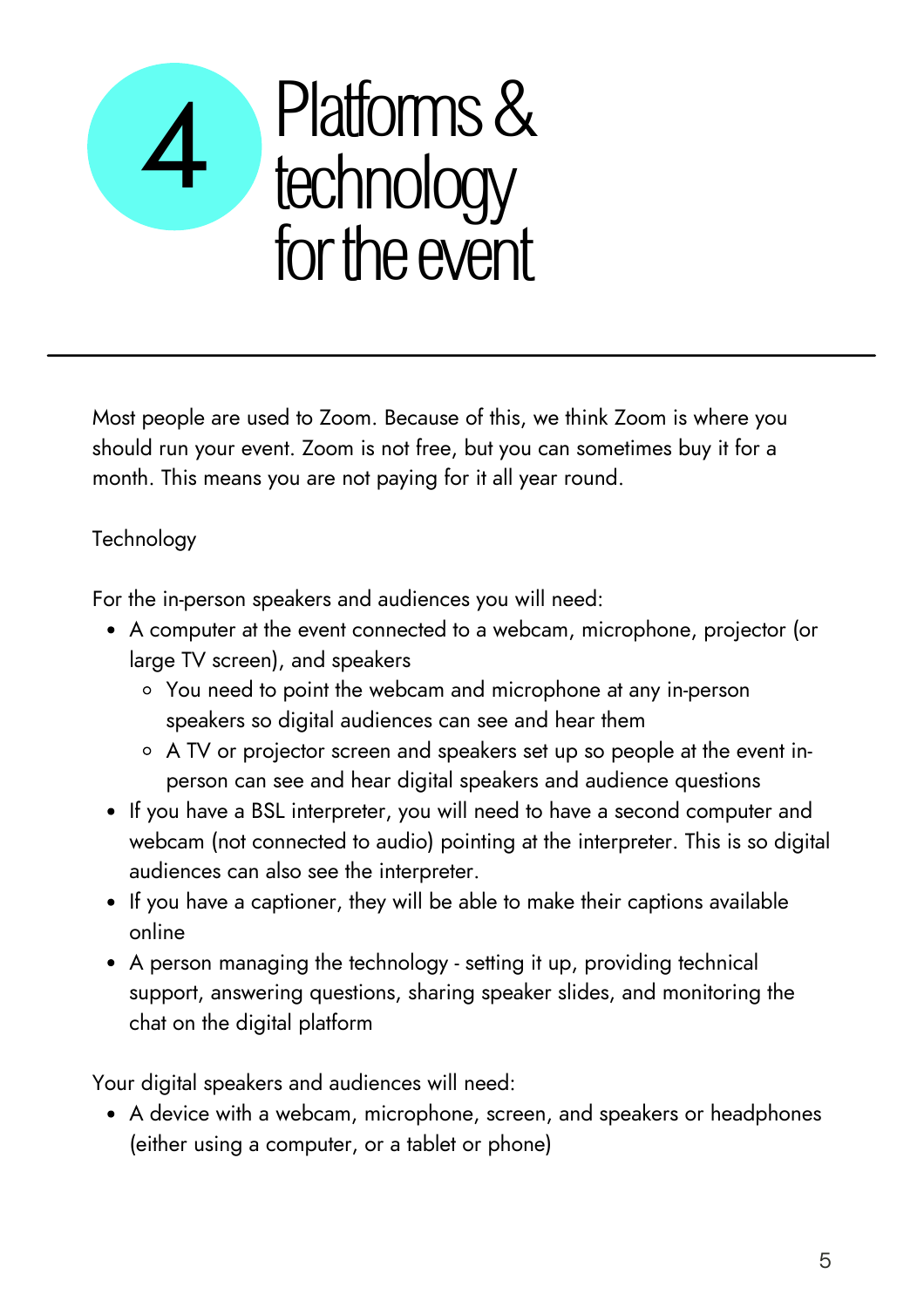## Making the event<br>accessible

The online part of your hybrid event should be accessible to deaf and disabled people. There are lots of things you can do to make the event accessible.

- Have regular breaks. Make sure everyone knows what time these breaks will be.
- Tell people if someone is going to talk about a topic that might be upsetting, like abuse or grief. This is called a content note.
- Book a British Sign Language interpreter. They translate what is being said into British Sign Language for deaf people. If you do this, you should have a webcam pointed at them all the time so they are visible online as well as in the room.
- Book a palantypist. They type everything that is said for deaf and hard of hearing people, people who have difficulty processing sound, and other people. What they type should be visible both in the room and online.
- If you do not have a palantypist you can use automatic captions but these are not high quality. This means they are not suitable for most events.
- Send anything the speakers are showing the audience (like slides) to the audience before the event.
- Ask people to say who they are before they speak.